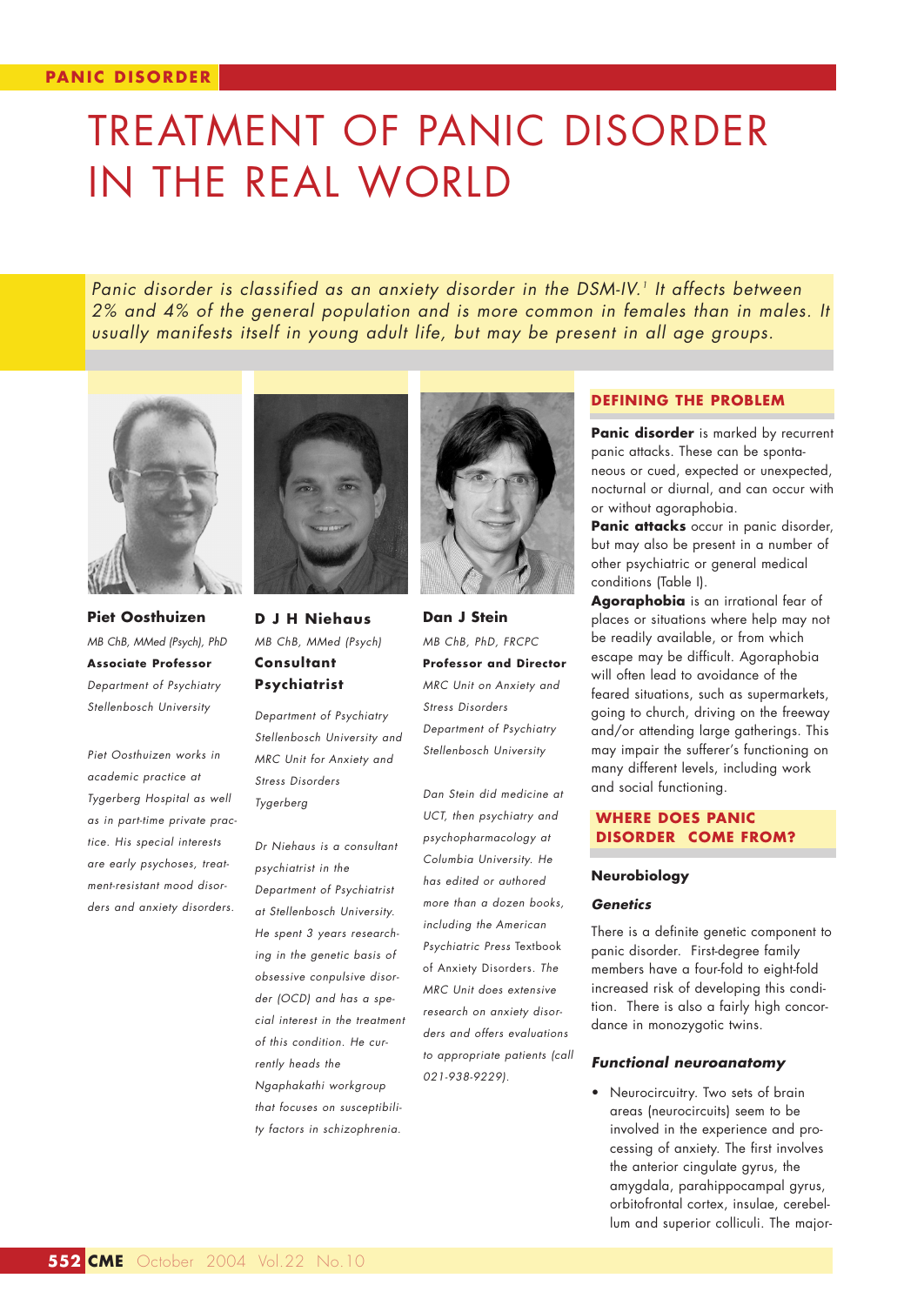*The first panic attack is usually spontaneous, although it may occur after exercise or emotional stress such as separation or loss.*

*As the panic worsens, most people will try to escape from the situation or get help, hoping that this will cause the panic to stop.*

*Panic disorder will often be comorbid with major depressive disorder. Panicdepression is the most common form of co-morbid anxiety-mood disorder.*

ity of these areas are involved in the evaluation of noxious stimuli. The second set involves the sensory and polymodal association areas, which are involved in the processing of anxiogenic stimuli.

• Neurochemistry. Serotonergic, noradrenergic and GABA-ergic neurons all contribute to the amygdala-hippocampal circuits that underlie fear conditioning and extinction.

## **Psychological factors**

The cognitive model of anxiety suggests that irrational cognitions are at the centre of the disorder. According to this model, an innocuous stimulus is followed by negative automatic thoughts (which are often unconscious). Physical and emotional responses to the automatic thoughts are interpreted by the sufferer to be indicative of threat or danger, which leads to further escalation of anxiety.

#### **HOW DOES PANIC DIS-ORDER PRESENT CLINICALLY?**

The first panic attack is usually spontaneous, although it may occur after exercise or emotional stress such as separation or loss.

## Table I. **Medical disorders that may mimic panic disorder**

| Cardiovascular Neurological       |                                  | <b>Substances</b>         | Other                      |
|-----------------------------------|----------------------------------|---------------------------|----------------------------|
| Anaemia<br>Angina                 | Transient ischaemic<br>attacks   | Amphetamines<br>Cocaine   | Anaphylaxis<br>Electrolyte |
| Heart failure<br>Supraventricular | Cerebrovascular<br>accident      | Hallucinogens<br>Cannabis | disturbance                |
| tachycardia                       | Epilepsy                         | <b>Nicotine</b>           |                            |
|                                   | Ménière's disease<br>Migraine    | Theophylline              |                            |
| Pulmonary                         | <b>Endocrine</b>                 | Withdrawal                |                            |
| Asthma                            | Addison's disease                | Alcohol                   |                            |
| Hyperventilation                  | Carcinoid                        | Benzodiazepine            |                            |
| Pulmonary<br>embolism             | Hypoglycaemia<br>Hyperthyroidism | Opiate                    |                            |
|                                   | Phaeochromocytoma                |                           |                            |

## Table II. **Physical symptoms commonly experienced during a panic attack**

Shortness of breath **Tachycardia** Dizziness, light-headedness **Paraesthesia** Chest pain or discomfort Feeling of choking Fainting, unsteadiness Sweating Tremor Hot or cold flushes Derealisation/depersonalisation Urge to urinate/defaecate Dry mouth Nausea Muscle tension Visual disturbances The person feels he or she is going to die/is losing control/'is going crazy'

During a panic attack, there is a rapid escalation of symptoms over approximately 10 minutes. The psychological symptoms are severe, intense anxiety and a feeling that something terrible will happen. This is accompanied by multiple physical symptoms, which may include some, or all, of the symptoms listed in Table II (all of which are mediated by amygdala efferents).

As the panic worsens, most people will try to escape from the situation or get help, hoping that this will cause the panic to stop. It is a frightening experience and although after suffering multiple panic attacks patients realise that they won't die, panic

attacks continue to be extremely unpleasant.

#### **Agoraphobia**

People with this condition anticipate the possibility that they may have another panic attack, and therefore avoid situations where it is difficult to escape or to get help. They also prefer to be accompanied by family and friends when they visit places like the church, shopping centres, confined places like lifts and even when travelling in a car on a freeway. Some patients become totally housebound.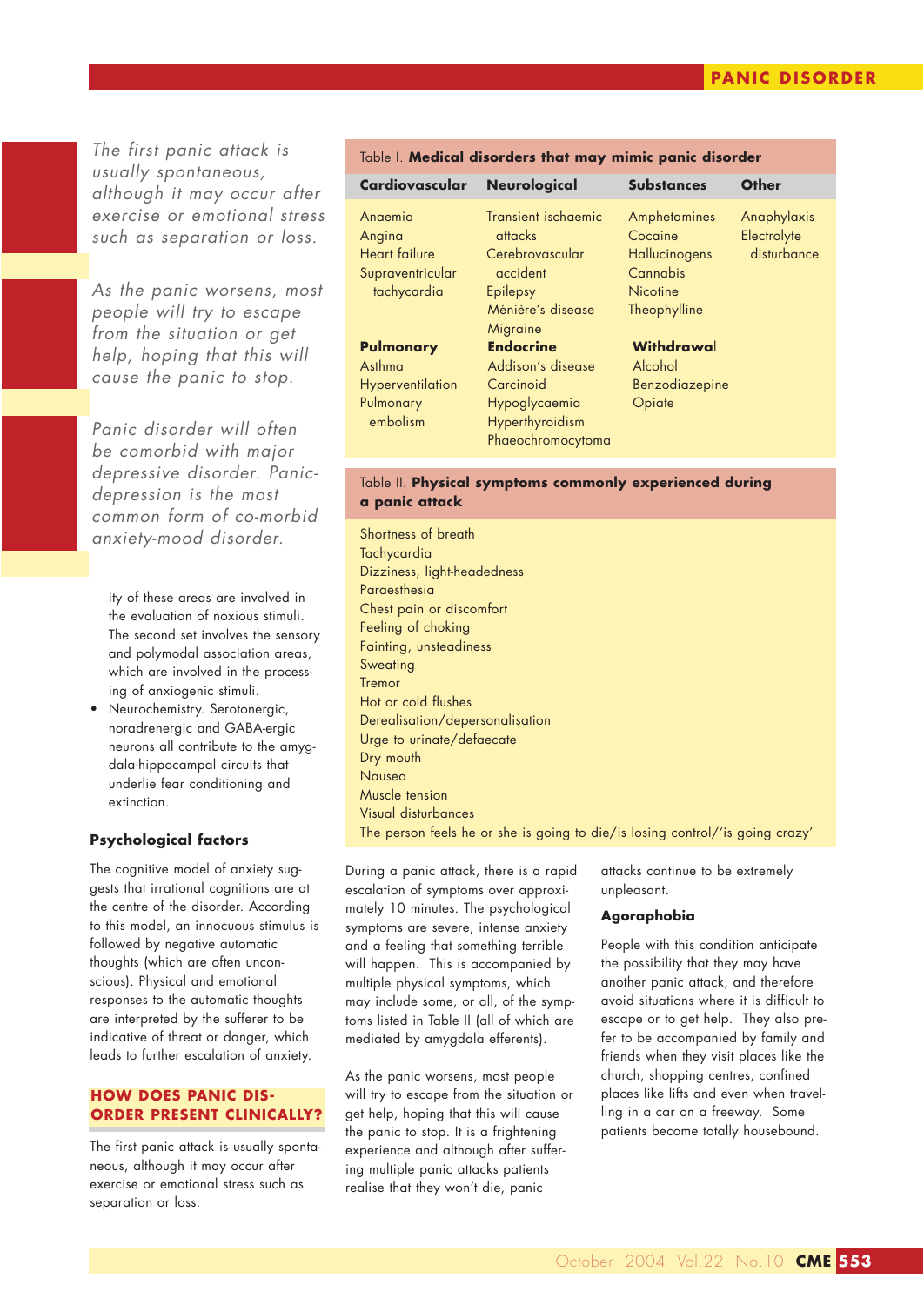#### **Other symptoms**

Panic disorder will often be co-morbid with major depressive disorder. Panicdepression is the most common form of co-morbid anxiety-mood disorder. Also, the consequences of panic disorder disrupt a patient's life on various levels, which include social and work functioning, as well as the risk of drug abuse through patients trying to medicate themselves.

## **COURSE**

Panic disorder typically begins in early adulthood, but can start at any age. It is usually a chronic condition, although the course is variable. The condition may be complicated by comorbid major depressive disorder (between 40% and 80% of patients). In cases with co-morbid agoraphobia, the outcome is worse. The course may be complicated further by alcohol abuse as patients try to self-medicate.<sup>2</sup>

## **DIFFERENTIAL DIAGNOSES**

There are a number of psychiatric conditions that may present with panic attacks (Table III). These need to be differentiated from panic disorder, as the treatment may be different. Also, there are various medical disorders that may mimic panic disorder (Table I). These need to be considered before a diagnosis of panic disorder is made. Clinicians should be aware of the medical factors that may complicate panic and investigate these as appropriate (Table IV).

## Table III. **Psychiatric disorders that may present with panic attacks**

#### **Common**

Major depressive disorder Social phobia Specific phobias Post-traumatic stress disorder

**Less common** Obsessive-compulsive disorder Hypochondriasis Factitious disorder

## Table IV. **Medical workup for patients with symptoms of panic disorder<sup>6</sup>**

Medical, psychiatric and social history Physical and neurological evaluation Family history Medication and drug history ECG (patients > 40 years) Laboratory tests Full blood count Blood chemistry Thyroid function test Others specifically indicated

the Internet and support groups such as the Depression and Anxiety Support Group of SA may also be of great help.

#### **Psychotherapies**

The best evidence for treatment success exists for cognitive-behavioural approaches.4 A trained therapist, who may be a clinical psychologist or a psychiatrist who has had training in these treatment modalities, can do this. However, the general principles are straightforward and can be incorporated into general practice.

#### Table V. **Dosing schedule with SSRIs in panic disorder**

| <b>Medication</b> | <b>Starting dose</b> | <b>Mean daily</b> | Maximum daily |
|-------------------|----------------------|-------------------|---------------|
|                   | per day (mg)         | dose (mg)         | dose (mg)     |
| Fluoxetine        | 2.5                  | $20 - 40$         | 60            |
| Citalopram        | 10                   | $20 - 40$         | 60            |
| Sertraline        | 50                   | $50 - 100$        | 200           |
| Paroxetine        | 10                   | $20 - 40$         | 60            |
| Fluvoxamine       | 50                   | 100               | 300           |

#### **TREATMENT**

Treatment of panic disorder may consist of pharmacotherapy, psychotherapy or a combination of the two. Of these, medications have a more rapid onset of effect; however cognitive behaviour therapy (CBT) may have the advantage of preventing relapse once medication is discontinued. Many clinicians prefer to use a combination of treatments.3

#### **PSYCHOLOGICAL TREATMENTS**

#### **Psychoeducation**

Patients with panic disorder often fear that they may have a life-threatening medical disorder such as ischaemic heart disease or epilepsy. Other patients fear that the attacks may themselves be fatal or may damage them in some way. It is of utmost importance that patients with panic disorder understand the illness, its symptoms and treatment very well. The doctor has a crucial role in educating both the patient and his/her carers, but other resources such as other mental health workers, information leaflets,

The aim of the cognitive part of the therapy is to eliminate or modify thought patterns that may cause or contribute to the patient's symptoms. The behavioural part of the therapy may consist of relaxation training, breathing exercises and various forms of exposure, including interoceptive exposure and systematic desensitisation. The principle of behaviour therapy is to encourage the patient to face up to feared situations and not to avoid anxiety-provoking stimuli.

#### **Pharmacological treatment**

Although there are a variety of medications that may be effective in the treatment of panic disorder, the selective serotonin reuptake inhibitors (SSRIs) are widely accepted as the first-line pharmacological treatment.<sup>5</sup> Other pharmacological agents that may be effective are some of the older tricyclic antidepressants (particularly imipramine and clomipramine), highpotency benzodiazepines (such as alprazolam and clonazepam) and monoamine oxidase inhibitors. Use of medications from one or more of the last three groups may be complex and